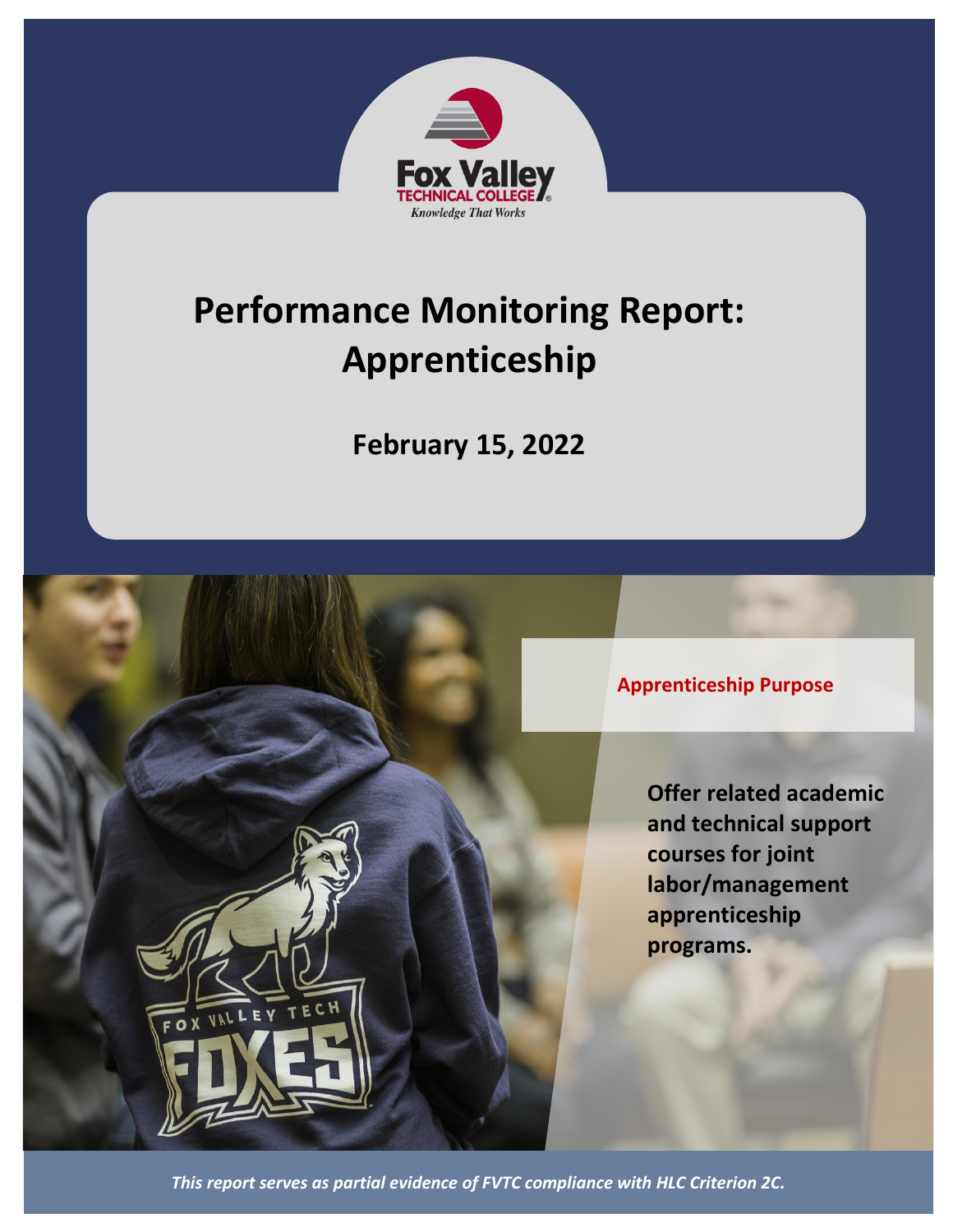# **Overview**

Apprenticeship has been a cornerstone of technical education and a viable post-secondary learning option in Wisconsin for over a century. "On-the-job learning" of an employed apprentice, coupled with applied learning at the technical college, continues to be a productive way for employers to train their workforce and for employees to gain crucial knowledge and skills in their career field.

Apprenticeship enrollments decreased by 40 students in 2020-21 as compared to 2019-20. The projected data for 2020-21 show similar levels of apprenticeship enrollments to the prior year, with minor fluctuations.

# **What We Do**

The Bureau of Apprenticeship Standards (BAS), a branch of the Wisconsin Department of Workforce Development, regulates the training and certification for apprenticed trades in conjunction with employers, the Wisconsin Technical College System, and trade advisory committees. Employers and local advisory committees sponsor apprentices in selected industrial, construction, and service trades for two to six years as paid employees and are responsible for teaching trade skills on the job.



Coursework is state-approved with an 80% common core curriculum.



Construction trades have local and/or regional advisory committees who review the progress of current apprentices toward the successful completion of requirements of their apprenticeship, review curriculum, discuss enrollments, and advise equipment purchases.



FVTC faculty and staff participate with the local advisory committees that are composed of equal numbers of employees (labor) and employers (contractors).



Employer advisory committees meet at least twice a year to discuss enrollments, curriculum, technology, and equipment purchases.



Training organizations that are directly involved with FVTC apprenticeships include:

- Pipe Trades UA Local 400
- Operating Engineers Local 139
- Associated Builders and Contractors (ABC) of Wisconsin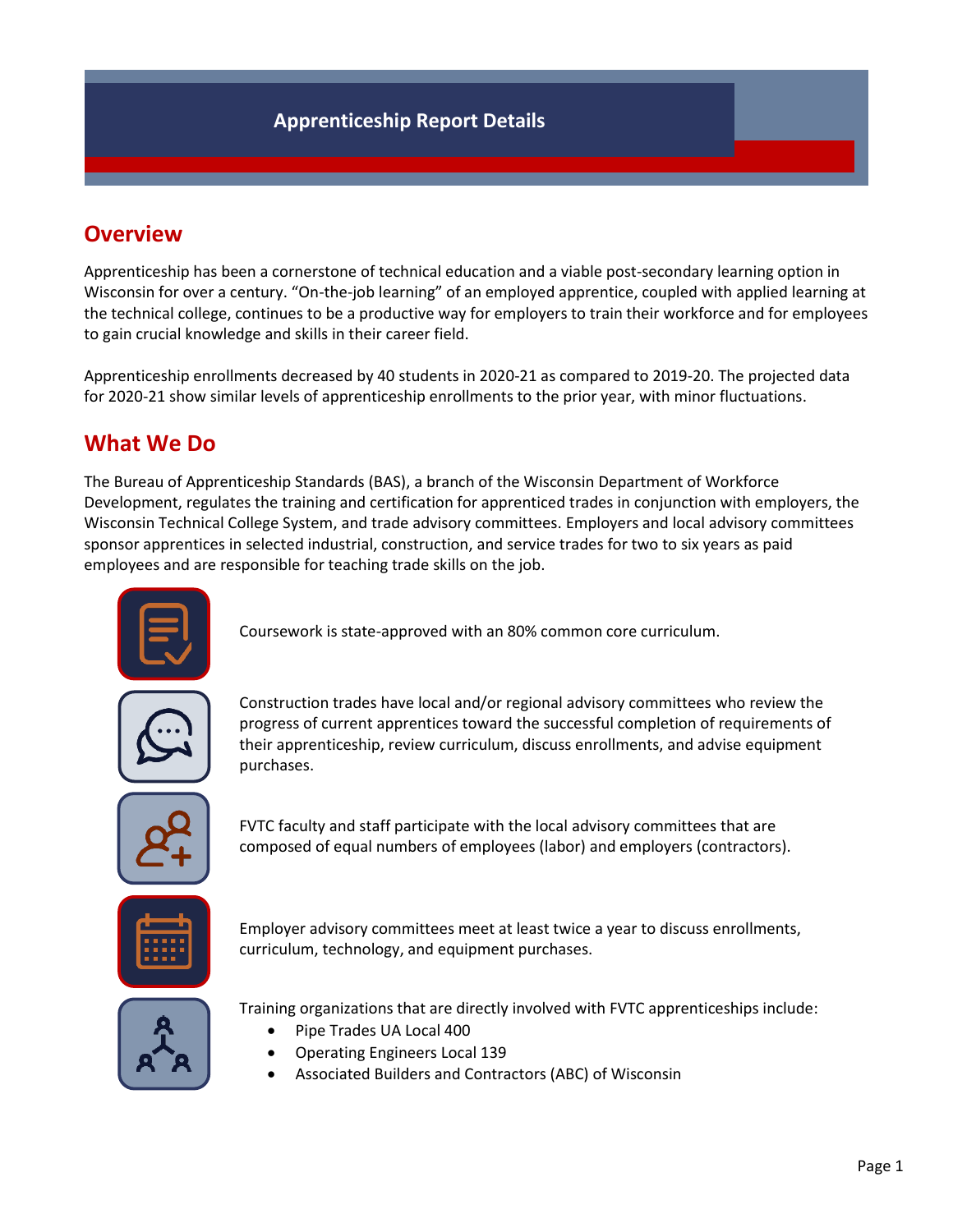FVTC apprenticeship staff work to enhance the quality of apprenticeship through active partnerships. One important collaboration involves sharing

instructional staff with other technical college districts. FVTC is also an active partner with training centers enhancing and maximizing the resources available for apprenticeship training.

Sustaining and growing the future workforce is a focal point in today's apprenticeship related trades. The replacement of aging workers in local companies looms as a critical concern voiced by representatives at advisory committee meetings and is evident in state policy directions.

**Plumbing** FVTC provides related instruction under contract with NWTC.

**Steamfitting, Plumbing, Steamfitting Service, Pipe Fabricator**  FVTC provides instruction to FVTC & NWTC apprentices at Local 400 Training Center in Kaukauna.

#### **Operating Engineer**

FVTC courses are taught by Local 139 WTCS certified instructors to statewide apprentices at the Training Center in Coloma.

## **For Whom**

Overall, the number of employers served increased by 1.3%, while total students served decreased by 2.7%. The below tables outline enrollment details of apprenticeship programs for the past three years and the total number of new apprenticeship students per year.

|                                                 | <b>Students</b> |                |         | % Change              |
|-------------------------------------------------|-----------------|----------------|---------|-----------------------|
| <b>Apprenticeship Programs</b>                  | 2018-19         | 2019-20        | 2020-21 | 2018-19 to<br>2020-21 |
| 50-423-7 - Lubrication Technician               | 1               | $\mathbf{1}$   | 3       | 200%                  |
| 50-420-9 - Industrial Manufacturing Tech        |                 | 13             | 28      | 115%                  |
| 50-502-1 - Cosmetology                          | 14              | 24             | 21      | 50%                   |
| 50-414-2 - Electrical & Instrumentation         |                 | 13             | 18      | 38%                   |
| 50-413-9 - Electrician (ABC)                    | 120             | 137            | 149     | 24%                   |
| 50-435-4 - Steamfitter (Service)                | 28              | 34             | 34      | 21%                   |
| 50-427-5 - Plumbing                             | 124             | 140            | 145     | 17%                   |
| 50-413-1 - Industrial Electrician               | 99              | 106            | 114     | 15%                   |
| 50-423-1 - Maintenance Mechanic/Millwright      | 103             | 117            | 115     | 12%                   |
| 50-447-1 - Operating Engineer                   | 581             | 576            | 557     | $-4%$                 |
| 50-464-1 - Maintenance Technician               | 62              | 73             | 60      | $-3%$                 |
| 50-423-3 - Millwright - Pipefitter (not on web) | 18              | 14             | 15      | $-17%$                |
| 50-435-2 - Steamfitter (Construction)           | 101             | 97             | 78      | $-23%$                |
| 50-420-2 - Machinist                            | 44              | 36             | 28      | $-36%$                |
| 50-442-2 - Pipe Fabricator                      | 86              | 69             | 51      | $-41%$                |
| 50-435-1 - Pipefitting                          | 11              | 5              | 6       | $-45%$                |
| 50-439-3 - Tool & Die Maker                     | $\overline{2}$  | $\overline{7}$ | 1       | $-50%$                |

### **Number of FVTC Apprenticeship Students by Program**

*Source: Student counts from WTCS Client Reporting Cube. Employer counts provided by FVTC's Apprenticeship Office.*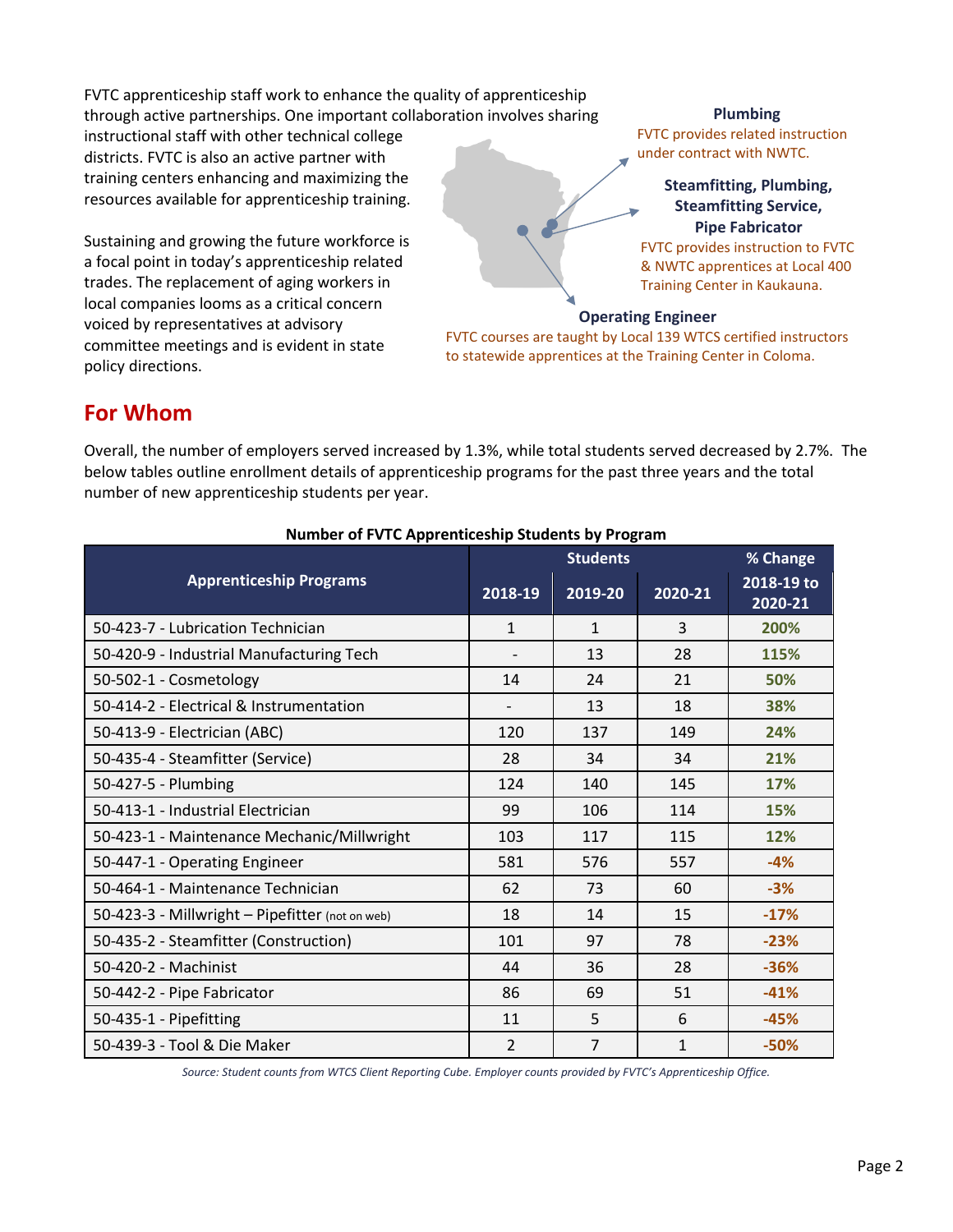

*Source: FVTC Data Warehouse*

Some employers hold instruction for their apprentices at off-campus training centers, while others have apprentices participate in instruction on the FVTC campus. All instruction is delivered by FVTC-certified instructors.

| <b>Instruction at Training Centers</b> |                                        | <b>Instruction on Campus</b>         |                                        |  |
|----------------------------------------|----------------------------------------|--------------------------------------|----------------------------------------|--|
| <b>Employer</b>                        | <b>Number of</b><br><b>Apprentices</b> | <b>Employer</b>                      | <b>Number of</b><br><b>Apprentices</b> |  |
| Northeast Asphalt                      | 76                                     | <b>Suburban Electrical Engineers</b> | 41                                     |  |
| August Winter & Sons                   | 35                                     | <b>Northland Electrical Services</b> | 24                                     |  |
| <b>New Berlin Grading</b>              | 32                                     | Ahlstrom-Munksjo                     | 23                                     |  |
| Payne and Dolan Inc.                   | 30                                     | Quad                                 | 23                                     |  |
| Ryan Inc Central                       | 30                                     | Ariens                               | 22                                     |  |
| Tweet-Garot Mechanical Inc.            | 29                                     | Neenah Foundry                       | 22                                     |  |
| Dawes Rigging & Crane                  | 28                                     | <b>Walker Forge</b>                  | 20                                     |  |
| <b>Edgerton Contractors</b>            | 26                                     | Essity                               | 19                                     |  |
| <b>Bassett Mechanical</b>              | 25                                     | <b>Grande Cheese</b>                 | 12                                     |  |
| Hoffman Construction Inc.              | 24                                     | <b>Kimberly Clark</b>                | 9                                      |  |

## **Employers with the Highest Number of Apprentices (2020-21 Academic Year)**

*Source: FVTC's Apprenticeship Office*

FVTC continues to serve more total apprentices than any other WTCS district. The larger Wisconsin urban centers served by Milwaukee Area Technical College and Madison College combined had 25% of the total WTCS apprenticeship headcount, with Milwaukee serving 947 students, and Madison serving 827 students.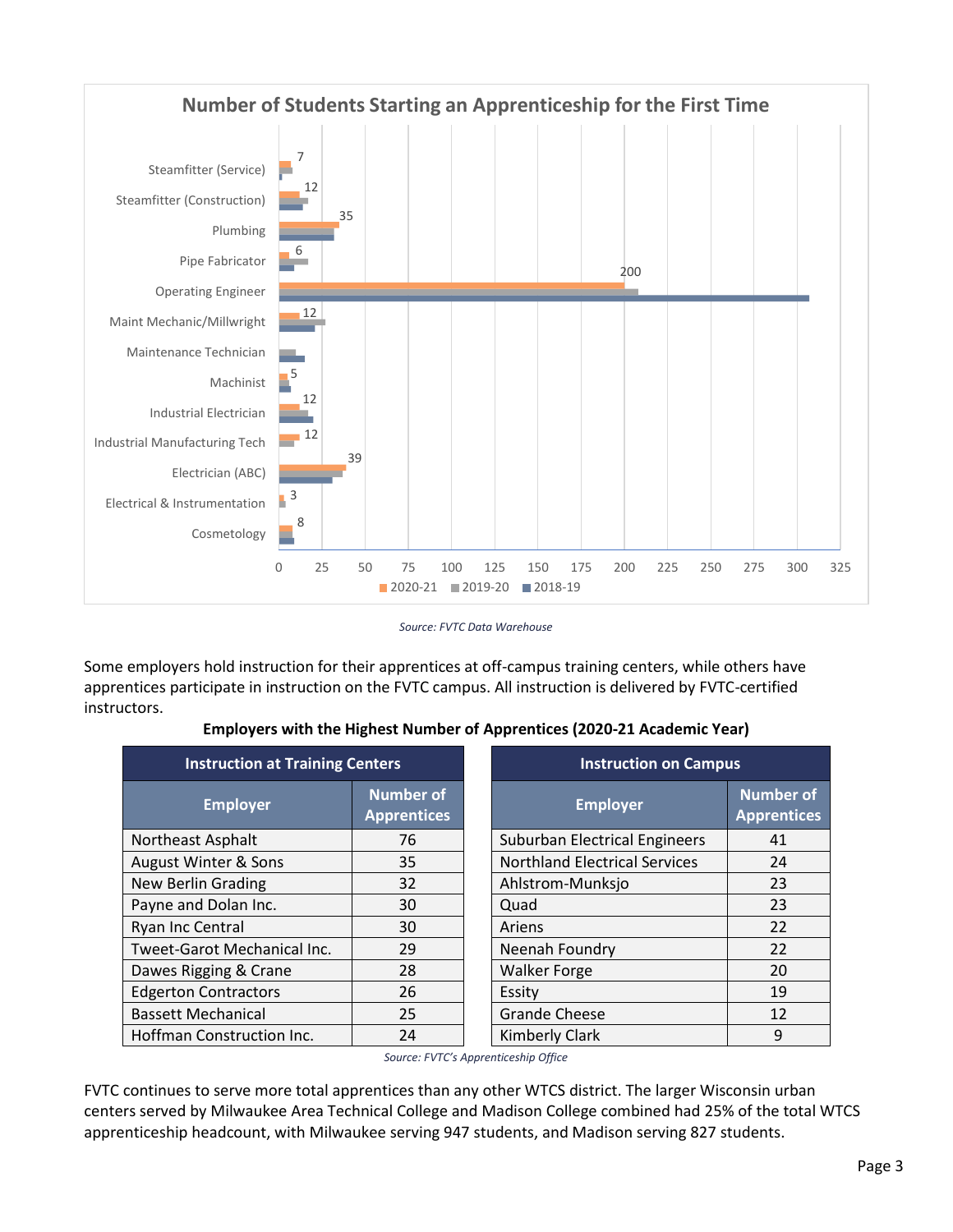

With a total of 1,427 students, FVTC served 20% of the statewide apprenticeship total. These totals include students who enrolled in an apprenticeship course but were not formally enrolled in an apprenticeship program.

*Source: WTCS Client Reporting Cube*

FVTC apprenticeship completers reported wages averaging \$84,802 annually, which reflects an 11% increase over average wages reported in 2019-20, with an average workweek of approximately 49 hours.

| <b>Apprenticeship Programs</b>  | <b>Hourly Wage</b> | <b>Annual Wage</b> | <b>Hours Per Week</b> |
|---------------------------------|--------------------|--------------------|-----------------------|
| Pipe Fabricator                 | Ś<br>51.92         | 107,995            | 43                    |
| Steamfitter (Construction)      | Ś<br>46.84         | 97,429             | 44                    |
| Plumbing                        | Ś<br>42.34         | \$<br>88,058       | 43                    |
| <b>Operating Engineer</b>       | Ś<br>41.50         | 86,317             | 54                    |
| Maintenance Technician          | Ś<br>38.79         | 80,673             | 43                    |
| Maintenance Mechanic/Millwright | 38.22<br>Ś         | \$<br>79,496       | 48                    |
| <b>Industrial Electrician</b>   | Ś<br>35.76         | 74,389             | 48                    |
| Electrician (ABC)               | Ś<br>32.52         | 67,652             | 41                    |
| Machinist                       | 30.63              | 63.714             | 44                    |

#### **Wage Data for 2019-20 Apprenticeship Completers**

*Source: Apprenticeship Completer Survey conducted Fall 2021*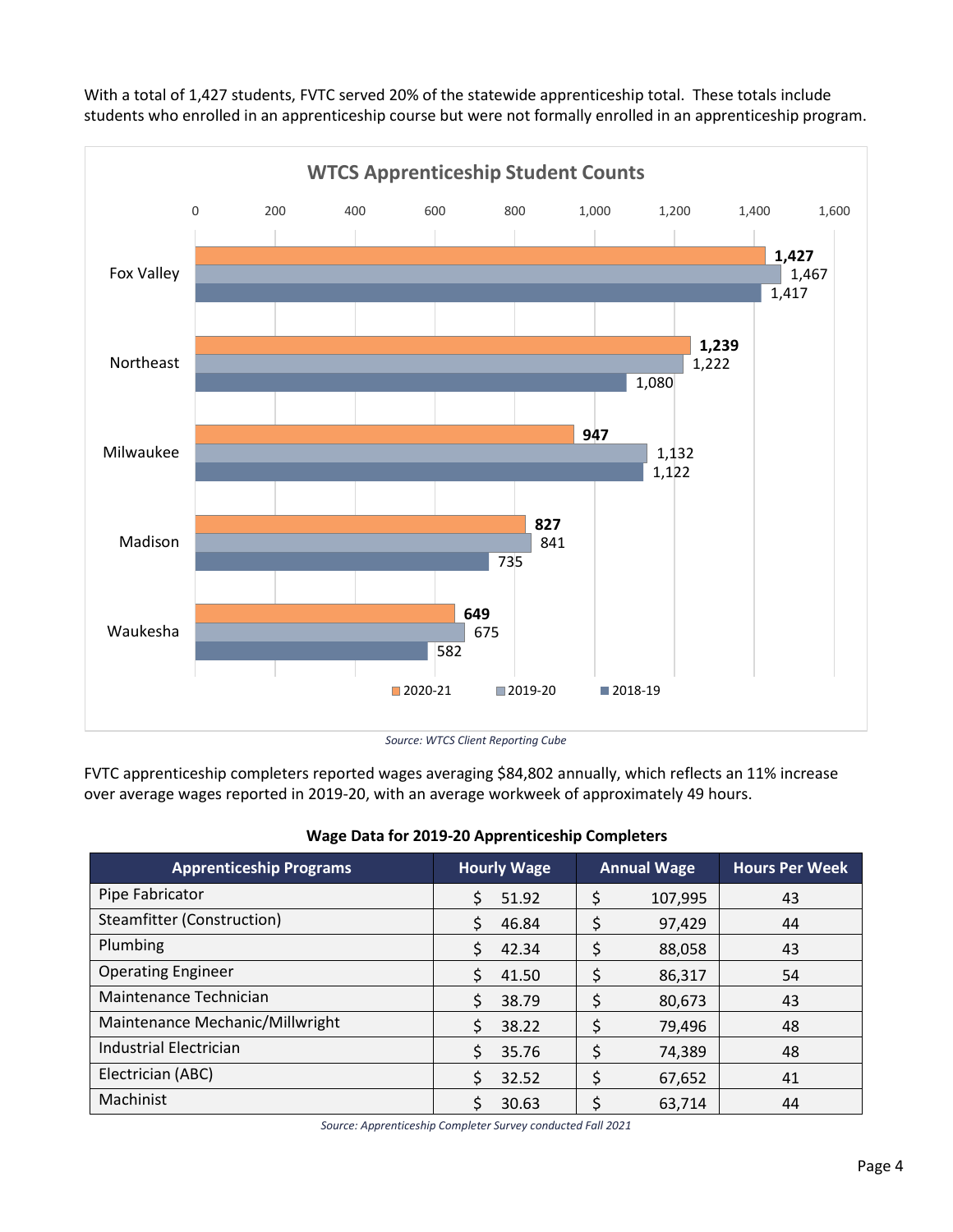Apprenticeship completers continue to be satisfied with the training they receive through FVTC. Approximately 99% of apprenticeship students reported being "Satisfied" or "Very Satisfied" with FVTC's paid-related apprenticeship instruction.



*Source = 2018, 2019, & 2020 Apprenticeship Completer Surveys*



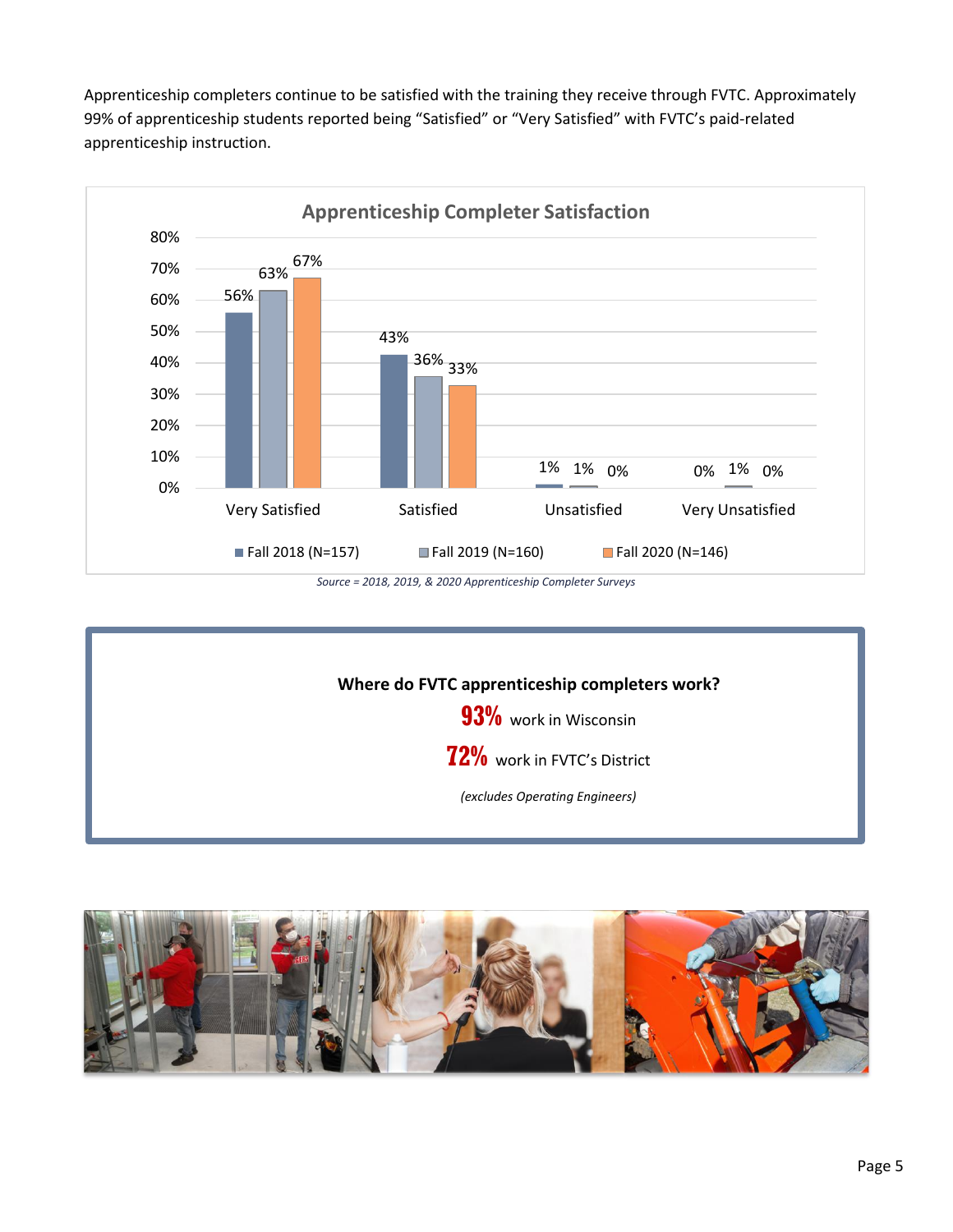## **At What Cost**

From 2019-20 to 2020-21, there was a 2% decrease in apprenticeship FTEs, from 199 to 195 FTEs. The cost per FTE increased by 9.5% in the same timeframe. This increase in cost per FTE was due to offerings an increased number of lecture-based class sections with fewer student enrollments per section due to pandemic safety guidelines.

Apprenticeship costs include instructional supplies as well as instructional staff. Staffing for apprenticeship programs reflects:

- 12 FVTC full-time apprenticeship instructors teaching in a variety of programs
- 7 FVTC full-time instructors with apprenticeship classes as part of their teaching load
- 62 instructors employed through training centers supported through a reimbursement arrangement (Local 139 and Local 400) and certified with FVTC





## **Apprenticeship Instructional Cost and Cost per FTE**

FVTC supports ongoing investments to maintain state-of-the-art dedicated laboratory facilities for apprenticeship programs. This level of service for district apprentice trades is frequently referenced as an effective model of apprenticeships and helps FVTC remain a leader among apprentice programs in the WTCS.

*Source: Internal Staff Accounting (Instructional Expenditures)*